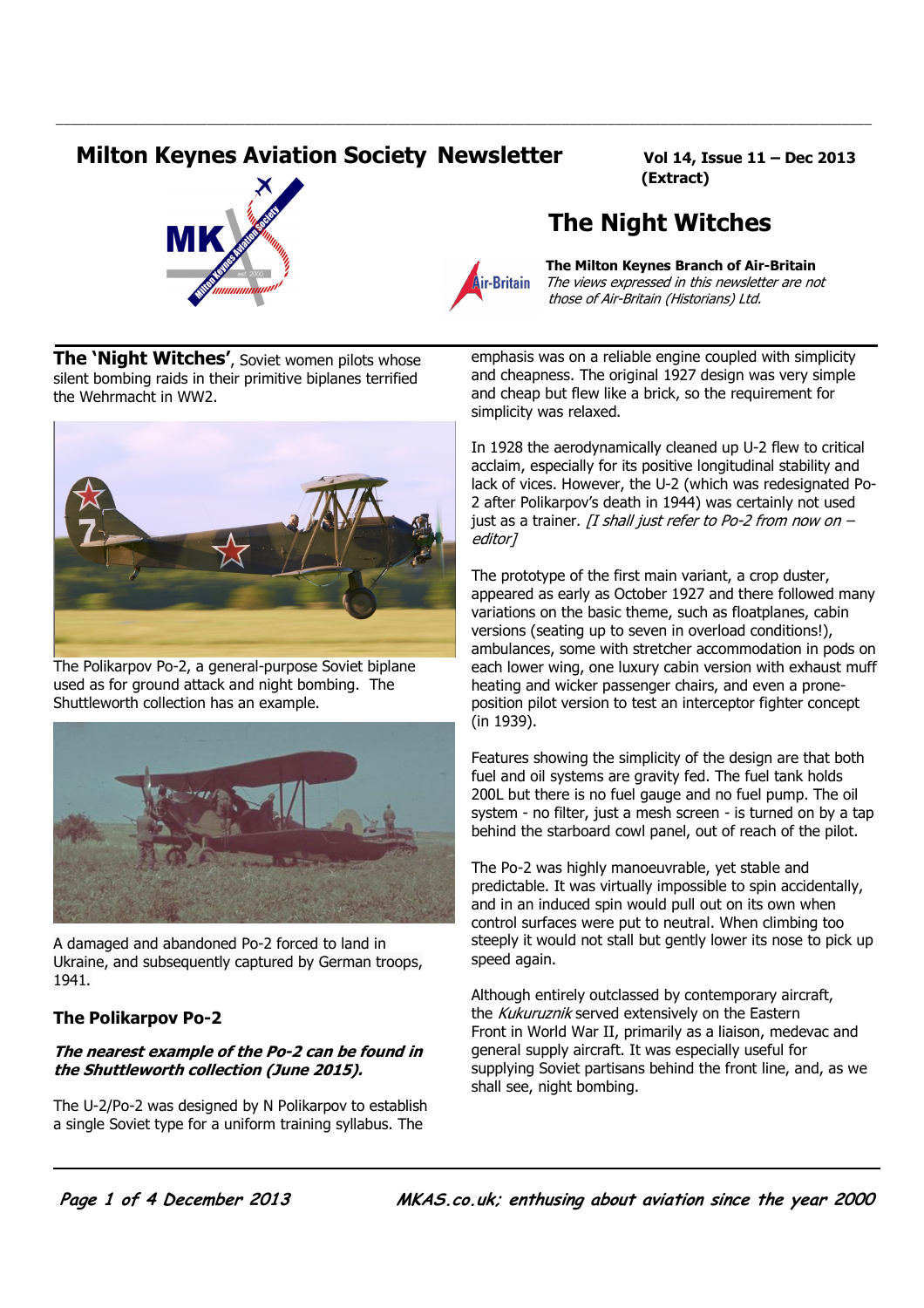

| Type of machine | All wood, single engine, two seat biplane |
|-----------------|-------------------------------------------|
| Design purpose  | Trainer                                   |
| Wing Span       | 37 ft 0 in                                |
| Overall length  | 26 ft 7 in                                |
| Engine          | 115 hp Shvetsov M-11D 5 cylinder radial   |
| Weight empty    | $1,653$ lbs                               |
| Weight loaded   | 2,255 lbs                                 |
| Speed (max)     | 93 mph                                    |

First trials of arming the aircraft with bombs took place in 1941. During the defence of Odessa, in September 1941, the Po-2 was used as a reconnaissance aircraft and as a light, short-range, bomber. From 1942 it was adapted as a light night ground attack aircraft.

Polikarpov supported the project, and under his leadership a light night bomber series was created. This was fitted with bomb carriers beneath the lower wing, to carry 50 or 100 kg (110 or 220 lbs) bombs up to a total weight of 350 kg (771 lb) and armed with a machine gun in the observer's cockpit.

Wehrmacht troops nicknamed it Nähmaschine (sewing machine) for its rattling sound. Finnish troops called it Hermosaha (Nerve saw); when as the Soviets flew nocturnal missions at low altitudes sound was described as nerve-wracking, hence the name.

The material effects of night bombing missions may be regarded as insignificant, but the psychological effect on German troops was much more noticeable. They were typically attacked by complete surprise in the dead of night, denying German troops sleep and keeping them constantly on their guard. This contributed further to the front.

Their usual tactics involved the Po-2s flying only a few metres above the ground, rising for the final approach, cutting off the engine and making a gliding bombing run, leaving the targeted troops with only the eerie whistling of the wind in the wings' bracing-wires as an indication of the impending attack.

 Luftwaffe fighters found it extremely hard to shoot down the Kukuruznik because of three main factors:

1) the rudimentary aircraft could take an enormous amount of damage and stay in the air.

2) the pilots used the defensive tactic of flying at treetop level.

3) the stall speed of both the Messerschmitt Bf 109 and the Focke-Wulf Fw 190 was similar to the Soviet aircraft's maximum cruise speed, making it difficult for the newer aircraft to keep a Po-2 in weapons range for an adequate period of time.

A German pilot told of how he one night spotted a Po-2 as it passed from a dark to a light part of the moonlit landscape below him. He turned his Me109 around, lined up behind the Po-2, and overshot it. He came back round, lowering flaps and gear to try and match speed with the slow biplane, got his aim and fired. The recoil of his guns killed the last of his speed and he stalled and crashed. Back from the infirmary several months later he learned that he had actually been credited for shooting down a Po-2, at the expense of a much more costly and much less replaceable Me109.

The Po-2 was the aircraft used by the 588th Night Bomber Regiment, composed of all-women pilot and ground crews. The unit became notorious for daring low-altitude night raids on German rear-area positions. Veteran pilots, Yekaterina Ryabova and Nadezhda Popova on one occasion flew eighteen such missions in a single night. The women pilots observed that the enemy suffered a further degree of demoralization simply due to their antagonists being female. As such, the pilots earned the nickname "Night Witches".

The unit earned numerous Hero of the Soviet Union citations and dozens of Order of the Red Banner medals; most surviving pilots had flown nearly 1,000 combat missions by the end of the war and had taken part in the Battle of Berlin.

#### NADEZHDA POPOVA (Obituary)

\_\_\_\_\_\_\_\_\_\_\_\_\_\_\_\_\_\_\_\_\_\_\_\_\_\_\_\_\_\_\_\_\_\_\_\_\_\_\_\_\_\_\_\_\_\_\_\_\_\_\_\_\_\_\_\_\_\_\_\_\_\_\_\_\_\_\_\_\_\_\_\_\_\_\_\_\_\_\_\_\_\_\_\_\_\_\_\_\_\_\_\_\_\_\_\_\_\_\_\_\_\_\_\_\_\_\_\_\_

A natural pilot who made her first solo flight at the age of 16, Nadezhda Popova later graduated from the Kherson Flight School to become one of the celebrated "Night Witches", the female Soviet aviators whose hit-and-run tactical bombing raids undertaken in primitive biplanes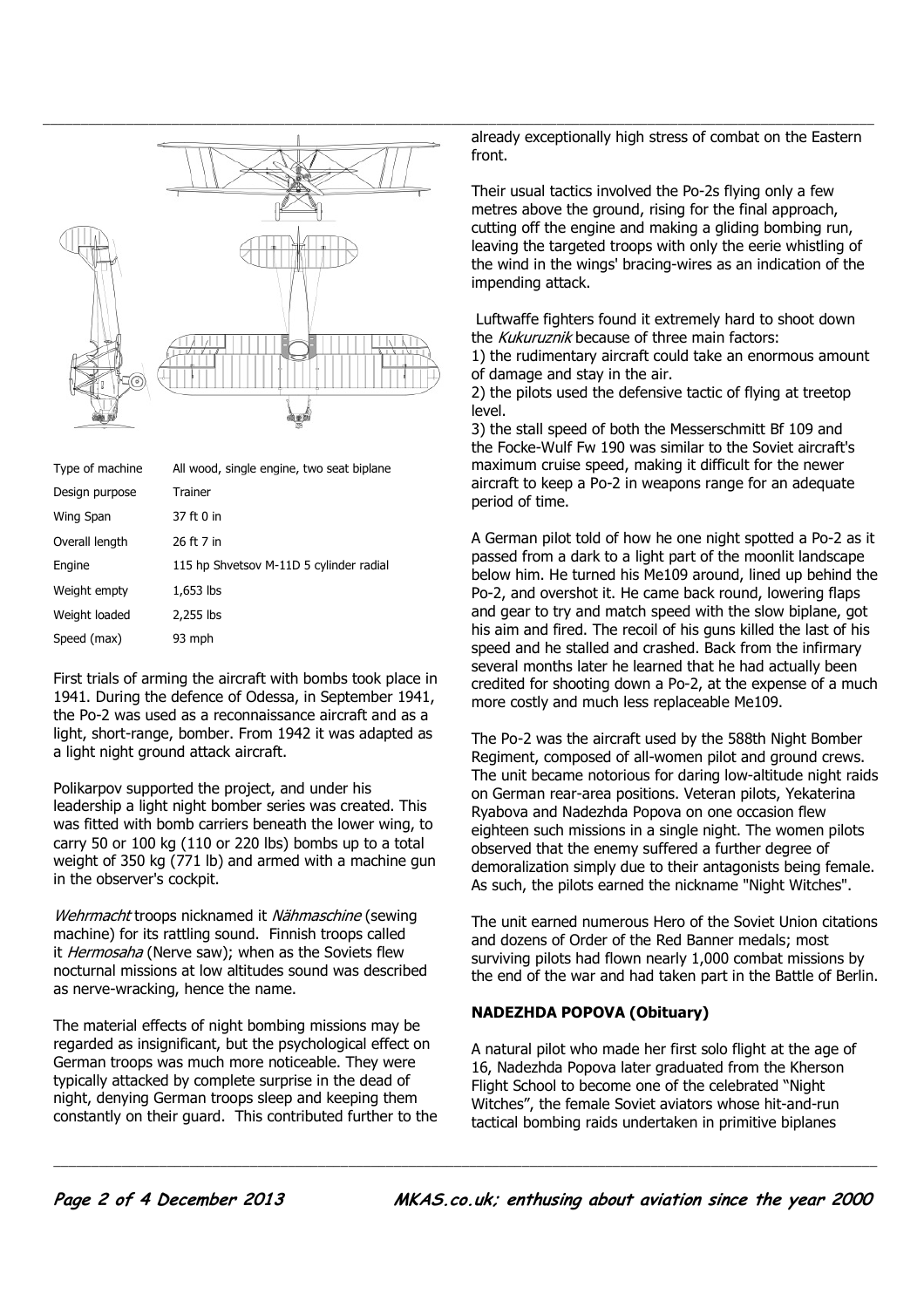the Eastern Front from 1942 until the end of the war.

Nadezhda Popova (standing, hand to head) is shown with two other women pilots of the 46th Guards Air Force Regiment relaxing near a dugout before the evening's bombing mission.



Credit RIA Novosti / TopFoto

The unlikely instrument of the Night Witches' survival as a unit against all the apparent odds, and of their remarkable operational success, was the wood-andcanvas Polikarpov Po-2 biplane. One of the Po-2's great advantages was its extreme slowness, which was well below the stall speed of the Luftwaffe's Messerschmitt 109 and Focke-Wulf 190 interceptor fighters. This made it difficult for even Germany's best aces to nail it in flight.

The female aviators of the 588th Night Bomber Regiment, later honoured with the title of 46th "Taman" Guards Night Bomber Aviation Regiment, exploited this low speed and extreme manoeuvrability, gliding silently into the attack with their engines cut, and only starting them again after they had dropped their bombs. The pilots' nickname, "Nachthexen", was from German soldiers on the ground who likened the whistling of the air through the biplane's wire stays to the whoosh of a passing witch's broomstick.

Although the overall significance of the targets that the Night Witches were able to attack may not have been great, their continuing ability to operate in the night skies over the Wehrmacht in the field over a period of more than three years had a most unnerving effect on enemy troop morale.

Popova was shot down three times but never suffered serious injury. In February 1945 she was made a Hero of the Soviet Union.

Laused a constant headache to German ground forces on a Nadezhda Vasilyevna Popova was born in 1921, the Nadezhda Vasilyevna Popova was born in 1921, the daughter of a railwayman. She grew up in the Donetsk coal fields area of Ukraine. As a girl she loved singing and dancing, and her dream was to become an actress, until one day in her teens she saw an aircraft land near her home village. She watched awestruck as its pilot climbed out, revealing himself after all to be a mere man and not some unapproachable superhuman figure, as she ran towards him to touch his uniform.

> Ambitions for a stage career were immediately set aside, and from that moment she was determined to become a pilot herself in spite of her parents' opposition. At 15 she joined a flying club and in 1937, aged 16, she made her first parachute jump and went solo.

> She graduated from the military flying school at Kherson, and became a flying instructor because there were no female flying units in the Red Air Force at that time. The invasion of the Soviet Union by Germany in the summer of 1941 changed that. In 1941, three women's squadrons were created: 586 Regiment of Yak fighters, 587 Regiment of twin-engine dive-bombers and 588 Regiment of night bombers. No 588's later title, which was granted in 1943, referred to its participation in the Red Army's expulsion of the Wehrmacht from the Taman peninsula that year.

> Popova opted for night bombers and, after training, began her own operational career in 1942, flying bombing sorties against German troops in her home area of the Donetsk basin. Because the Po-2 could carry only 500lb of bombs the Night Witches found themselves flying numerous sorties each night — sometimes into double figures. Her final tally of ops by the end of the war was probably about 800. She had several narrow escapes, one on a daytime mission in which the slow-flying Po-2 was especially vulnerable to ground fire and enemy aircraft.

> While carrying out a day reconnaissance she was attacked by Luftwaffe fighters and had to make a crash landing. As she walked back towards what she fondly hoped was the direction of Soviet lines, trying to locate her unit, she fell in with a motorised column carrying battle casualties to the Russian rear. Among the wounded was her future husband, a fighter pilot, Semyon Kharlamov. They were to keep in touch, and they met several times thereafter during the war. They were married soon after it ended in 1945.

> By the standards of the operational careers of pilots among the Western Allies, Popova's was a long and gruelling stretch of frontline service. As the Red Army went on to the offensive after the battles of Kursk and Orel in 1943 she and her comrades followed in their wake, continually harrying Wehrmacht units as they retreated through Ukraine, Belarus and Poland towards the eastern frontier of the Reich. She was still serving with the 46th Taman Guards Night Bombers

\_\_\_\_\_\_\_\_\_\_\_\_\_\_\_\_\_\_\_\_\_\_\_\_\_\_\_\_\_\_\_\_\_\_\_\_\_\_\_\_\_\_\_\_\_\_\_\_\_\_\_\_\_\_\_\_\_\_\_\_\_\_\_\_\_\_\_\_\_\_\_\_\_\_\_\_\_\_\_\_\_\_\_\_\_\_\_\_\_\_\_\_\_\_\_\_\_\_\_\_\_\_\_\_\_\_\_\_\_